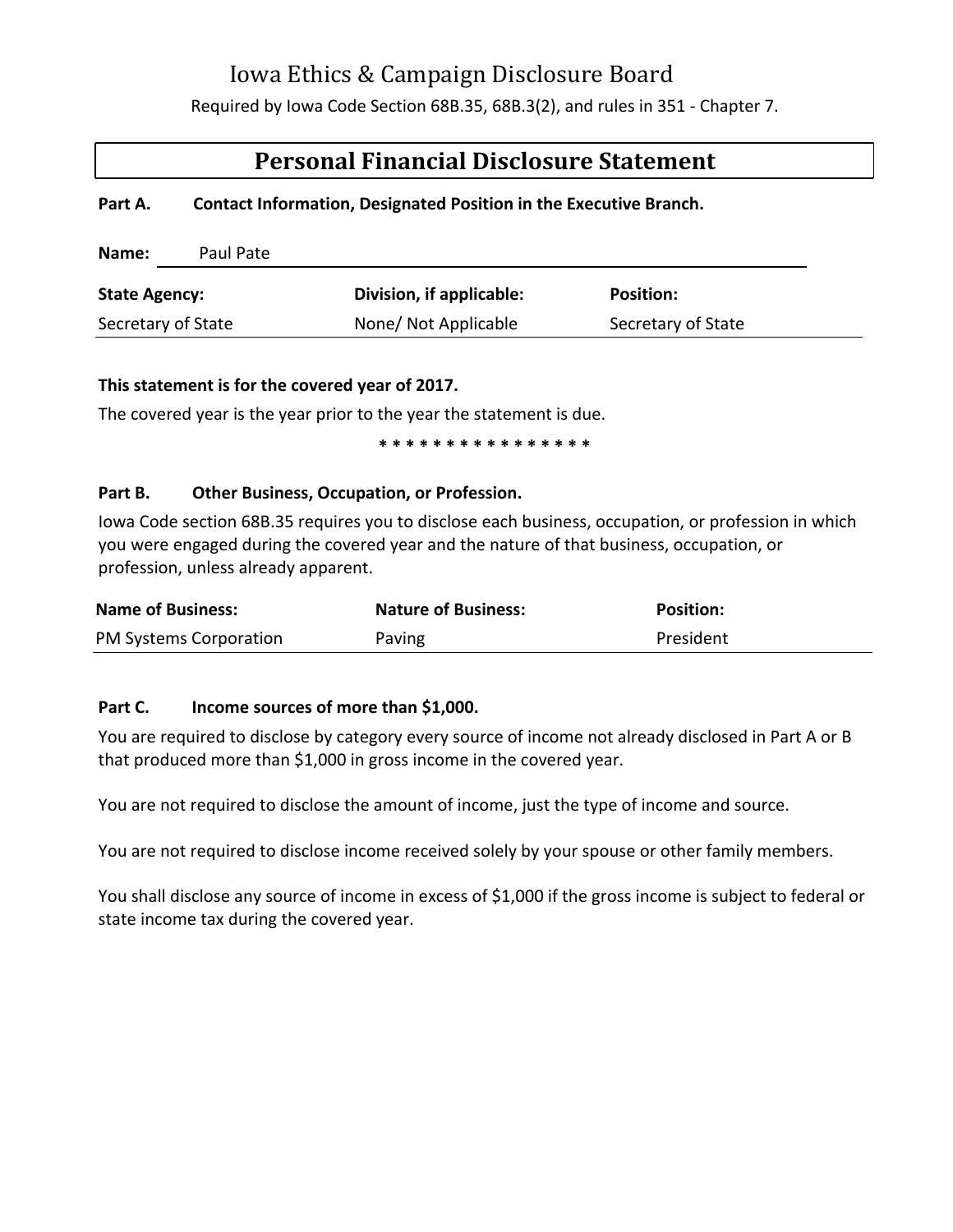## **1. Securities.**

List the name of the entity in which you held stocks, bonds, mutual funds or other types of securities that generated over \$1,000 in gross income for the covered year.

| Name of entity: | <b>Type of Security:</b>    |
|-----------------|-----------------------------|
| Fidelity        | stocks, bonds, mutual funds |

### **2. Instruments of Financial Institution.**

List the name of the financial institution in which you held financial instruments that generated gross income in excess of \$1,000 for the covered year and enter the type of income from the financial institution (e.g. interest earned on a certificate of deposit or savings account).

## **[X]None in this category.**

## **3. Trusts.**

List the name of the trust that generated gross income in excess of \$1,000 for the covered year as well as the name of the trustor and type of trust.

| Name:             | Trustor:   | Type:       |
|-------------------|------------|-------------|
| Pate Family Trust | <b>FSB</b> | irrevocable |

## **4. Real Estate.**

List the type of real estate (e.g. agricultural, commercial, residential) that generated gross income in excess of \$1,000 for the covered year and the source of the income (e.g. rent, sale, mortgage).

| Type of real estate     | Source of Income |
|-------------------------|------------------|
| commercial, residential | rent             |

## **5. Retirement Systems.**

List the name of the retirement system from you received gross income in excess of \$1,000 for the covered year.

**Name** IPERS

## **6. Other Sources of Income.**

List the type and source of any other gross income in excess of \$1,000 not already disclosed on this statement.